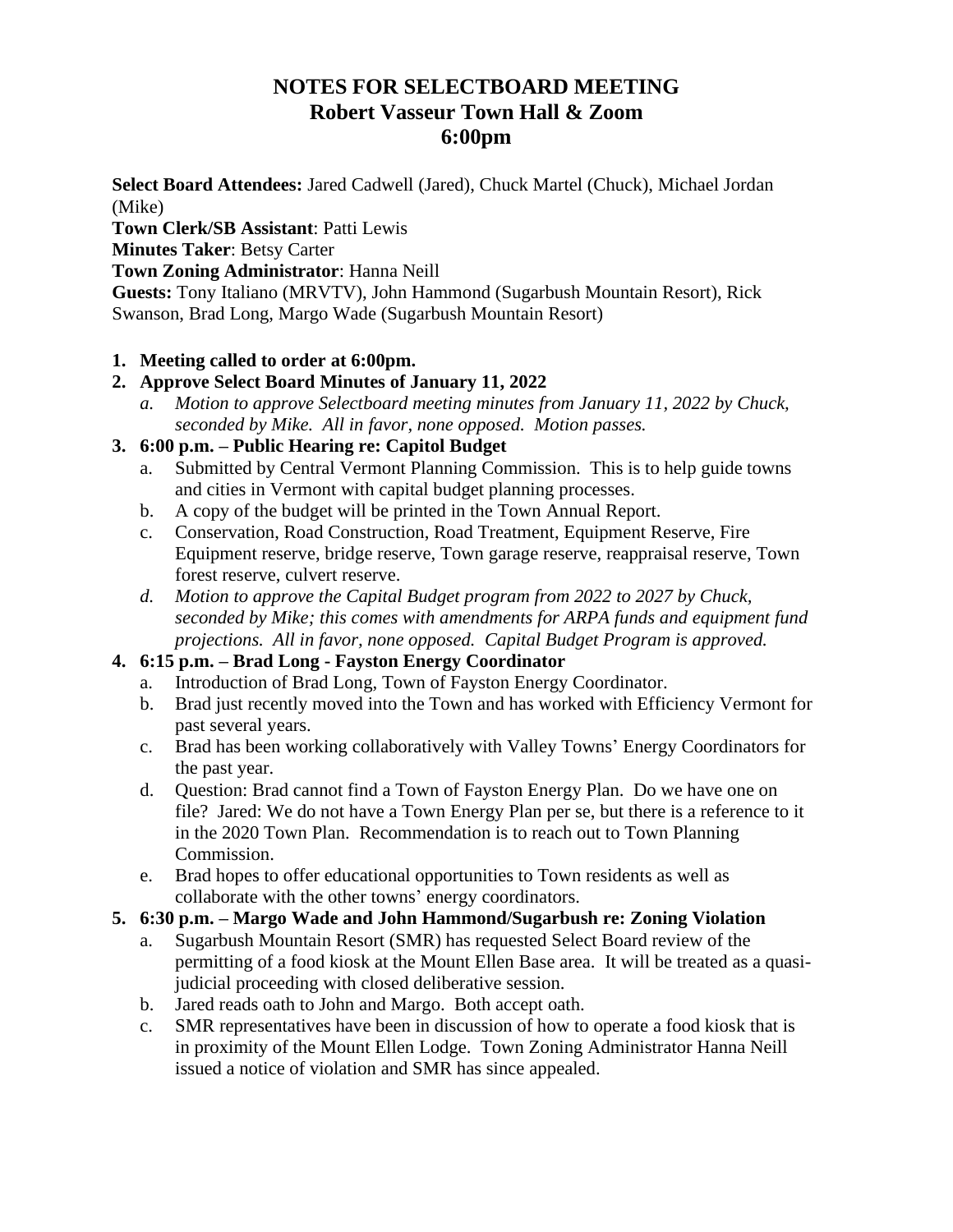- d. On December 13, SMR submitted an application for permanent base area cabins(2). December 16 Hanna visited the Mount Ellen Base Area to issue certificate of occupancy of the new Vermont Adaptive Space. Hanna noticed that there were three buildings in the base area. The third building did not have a permit.
- e. January  $2<sup>nd</sup>$ : Hanna received a response from Margo Wade (SMR) apologizing for the delay and that they were applying for permits.
- f. January  $3<sup>rd</sup>$ : Hanna visited Mount Ellen base area and witnessed all three cabins in operation. Several phone calls went back and forth between Hanna and Margo.
- g. January 10<sup>th</sup>: Hanna issued a temporary permit for the cabins, but no decision on Kiosk (3rd building).
- h. January  $11<sup>th</sup>$ : Violation letter mailed to SMR.
- i. SMR representative Margo Wade agrees with Hanna's timeline.
	- i. When the application for the cabins was submitted on December  $10<sup>th</sup>$ , Hanna rejected and stated that it should be submitted under conditional use. Margo stated that they would be allowed asan accessory use as part of the larger use to the ski area.
	- ii. After holidays, SMR pulled together temporary application for the two cabins. Hanna was not willing to approve the kiosk as a temporary use- it's a restaurant and needed to be included under conditional use.
	- iii. SMR position is that under the LUR, warming huts and snack bars are under ski area operations could be approved temporarily. The kiosk should fall under snack bar and not restaurant as there is no seating.
- j. John: The cabins were permitted for temporary use and provided direction to Margo to apply for permanent use. Regarding Miso ?, they were supposed to apply for their own permits and use a trailer/food truck and that was in our contract with them. That changed midstream and was off of my personal radar.
- k. Hanna: Last year JB (prior Fayston Zoning Administrator) temporarily permitted the 2 base cabins as warming huts; warming huts was filed under outdoor recreation which is under permitted use and when you look at the definition these cabins stretch the meaning of warming huts. That's how those two buildings bypassed the DRB at the time. On the temporary permit that he gave them, written at the bottom it stated that they may require DRB approval for future permitting. When the application was submitted this year under "ski area operation," that then becomes a conditional use. If all three of those were an accessory structures to a conditional use, all three would require DRB approval. By me reissuing that temporary permit, I was continuing what he (JB) did as an alleviation to try to help you guys find a way around this even though I don't necessarily agree with that.
- l. John: We are on the agenda for the next DRB meeting for review of all three for permanent.
- m. Jared: I'm unclear as to how LUR 4.16 is applicable. I think this is the basis of where JB was coming from? I'm also trying to understand if the SB has authority in this current phase of the permitting process. Chuck: I think we can address the violation issue; I think we cannot address the permitting issue as that's a DRB call.
- n. Jared: Any comment on the violation? Chuck: I think that's what we discuss in the deliberative session.
- o. John: We do apologize for the delay and we are on the agenda for February 1.
- p. Mike: It is a unique position and in reviewing the LUR, we do have this ability that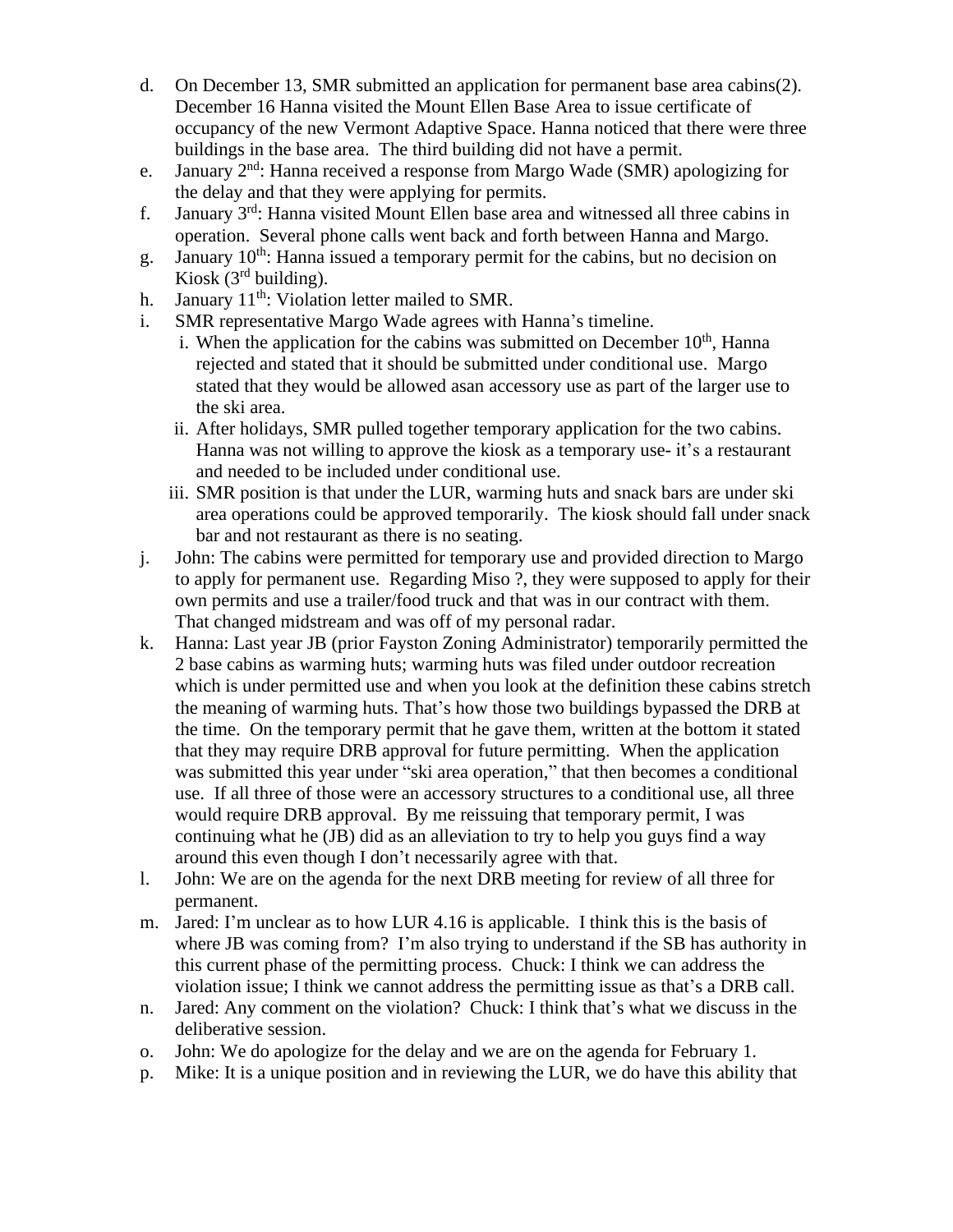for events that are open to the general public that the SB has the permitting and approval authority and can provide a temporary permit and determine how long that permit is in place for. We could use that in the interim only.

- q. Jared: Your interpretation of 4.16 is that the SB can grant a temporary permit to this one accessory structure. So that is what we will deliberate on? Chuck: Yes. Jared: Do we want to deliberate now, or adjourn and deliberate on a different date with Hanna. Chuck: I'm around the next few days. Mike: I can meet tomorrow. Jared: Hanna can you meet tomorrow? Hanna: Yes.
- r. The hearing was continued *until the next SB meeting.*
- s. **Deliberative session (closed) will occur at 11am on Wednesday, January 26 at the Fayston Town Office.**

#### **6. Review Mask Rule**

- a. Mask rule was enacted on December 14, 2021 and in place for 45 days per state statute. The mask rule expires on January 28.
- b. Chuck: What constitutes the stop date? Case load? We need some data point that tells us to continue or discontinue the mask rule.
- c. Jared: There is some date in April that the state statue expires. My recommendation is to renew for 30 days and track the commentary from Gov. Scott and Dr. Levine on current state of COVID.
- d. Mike: Right now the State is not mandating masks. Chuck: We need some sort of structure needed to continue or discontinue masks.
- e. Rick Swanson: I think this discussion is apropos, especially around when to discontinue. We do have a vaccination requirement at the Inn and has resulted in some cancellations. We are fully compliant with the mask mandate of the town. In my other job as a pastor of a congregation in Stowe. Our services are 100% online and Stowe does not have a mask mandate. One month from now is Presidents' weekend. In the middle of Presidents' week, there is potentially a change. The question I have is can you go less than 30 days? Or does it have to go 30 days? Jared: It's 30 days. Rick: I encourage the Select Board to renew for another 30 days.
- f. Jared: To your point, can we rescind at any point within that 30 days? Mike: It's a minimum of 30 days. Chuck: I'm not suggesting we get rid of it, but we do need some structure around when we discontinue the mask rule?
- g. Jared: From a ski area point of view, what will the resort do? John: We will keep it in place for the season. We intend to make no changes. Rick: Waitsfield also put in for an additional 30 days. I don't know what Warren has done. Jared: I believe they did extend.
- h. John: We're obligated by the Forest Service and being on Federal Land, we must keep the mask mandate in place. Jared: Mad River doesn't have any federal land? Mike: No.
- i. Jared: Perhaps we go based on what the Federal statues are? John: It's challenging as the Federal land is in Warren. I believe the Federal statute goes through March 18.
- j. Chuck: I recommend we vote on the 30 day extension tonight? And before the next vote to extend we set metrics for continuation/discontinuation.
- *k. Motion to extend mask rule for 30 days with intention to set metrics for discontinuation by Chuck, seconded by Jared. All in favor, none opposed, Mike abstains. Motion carries.*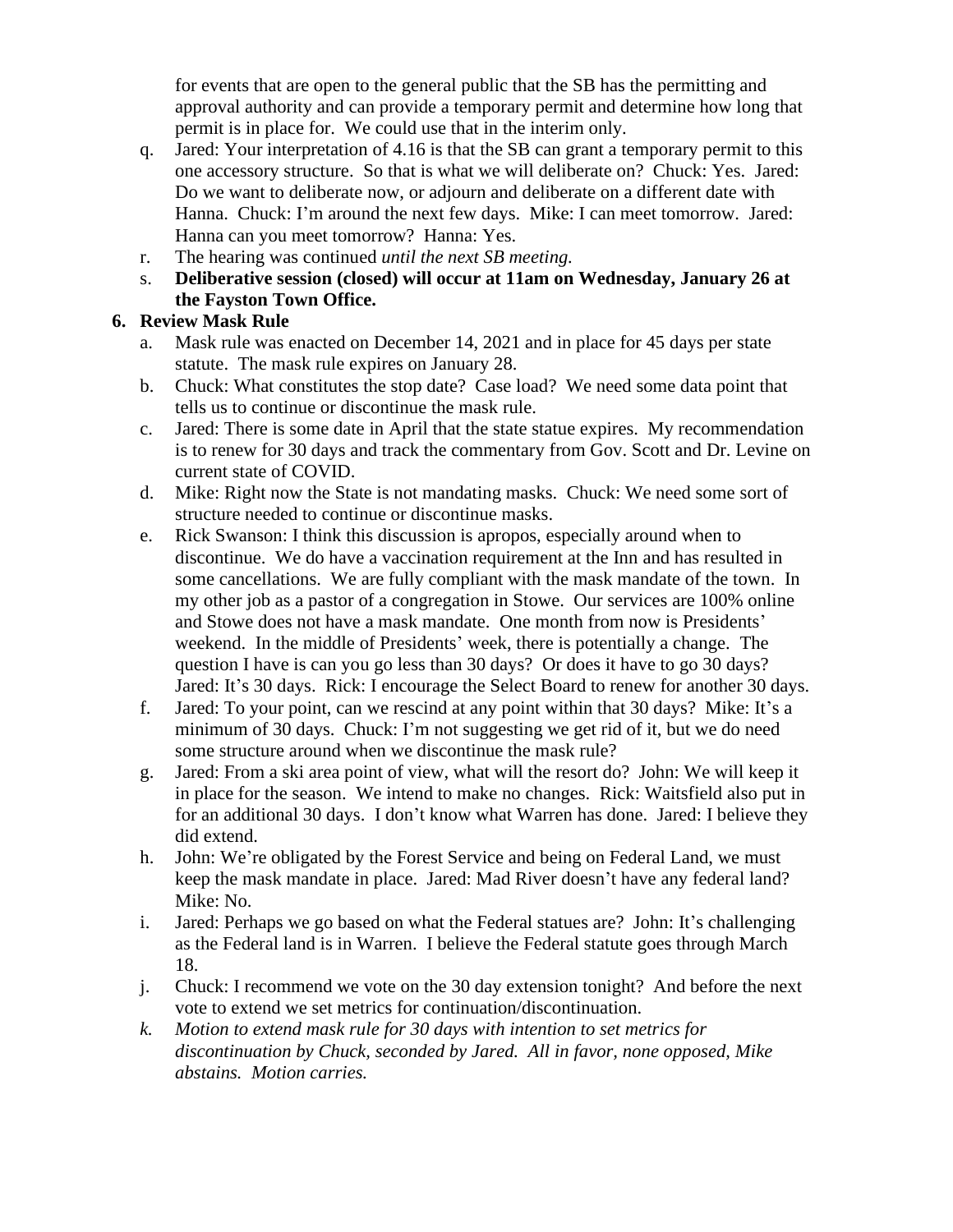#### **7. Future Select board Meetings – Remote or Hybrid**

a. The Town will continue with hybrid meetings.

## **8. Approve Town Meeting Warning**

- a. Meeting must be warned by January 28.
- b. For Articles 17-18 (marijuana question), Hanna Neill will be doing some background work for a presentation to be shared at Town Meeting Day to help clarify.
- c. Mike: On article 13, can we provide guidance as to when taxes are actually due? Patti: You cannot put a date certain. Generally, the tax bills go out in July and due 30 days after that. Chuck: Can we just put it in bold? Patti: Yes.
- d. Chuck: Is the \$1,440,458.72 the final? Patti: I believe it is, but I'd like you (the SB) to double check and be sure.
- e. Motion to approve Town Meeting Warning for March 1, 2022 by Jared, seconded by Chuck. All in favor, none opposed. Motion passes. SB to sign warning.

## **9. Vacation Policy re: Unused Time/Year**

- a. Patti: The biggest decision is if the SB will allow one week of carryover rather than payout? The recommendation is to carry over one week.
- b. Chuck: Currently we do not allow any carryover; if we allow 5 days of carryover with no buyout, does that keep it clean? Patti- yes
- *c. Motion to allow 5 day vacation time carryover from prior year with no banking of time by Jared, seconded by Chuck. All in favor, none opposed. Motion passes.*

## **10. Henry's Way Town Owned Property**

- a. Doug Mosle, town lister, researched property and recommended a title search on the property. Mike: I think it should be focused on the access, if it has access from a road. We just need to know if it has right of way access to it. That would influence our decision as to what we'd list it for. The buyer of the property would have to conduct the title search.
- b. Jared: Perhaps this is something we should enlist the help of Lindsay Browning to research right of way as well as selling options.

# **11. Review Mail Chimp Policy**

- a. Review of listserv of interested town citizens that wish to be in an informational loop from the town. There are approximately 600 addresses within the listserv.
- b. Should the current policy be adapted or updated?
- c. Patti: There was a request at the last SB meeting that all agendas and all minutes be sent via the listserv. I don't agree with that as it may become too many emails and may cause a loss in interest. Hanna and I have discussed sending a once monthly reminder to visit the Town website to review agendas and minutes.
- d. Jared: I do want us to consider a couple of surveys that would have been helpful to use our Town listserv for.. Mike: But things like that would come to the Town and then we'd email it out? Jared: Yes, they do not get access to the database. Chuck: Perhaps we just expand that statement to Town business and Valley-wide initiatives?
- e. Patti: One thing that does happen is that people do respond back and it comes to me. We were worried about being overwhelmed with emails, but it's been very manageable.
- f. Chuck: I think we still need to keep the line clear between Town business requests vs. marketing requests.

#### **12. Excess Weight Permits**